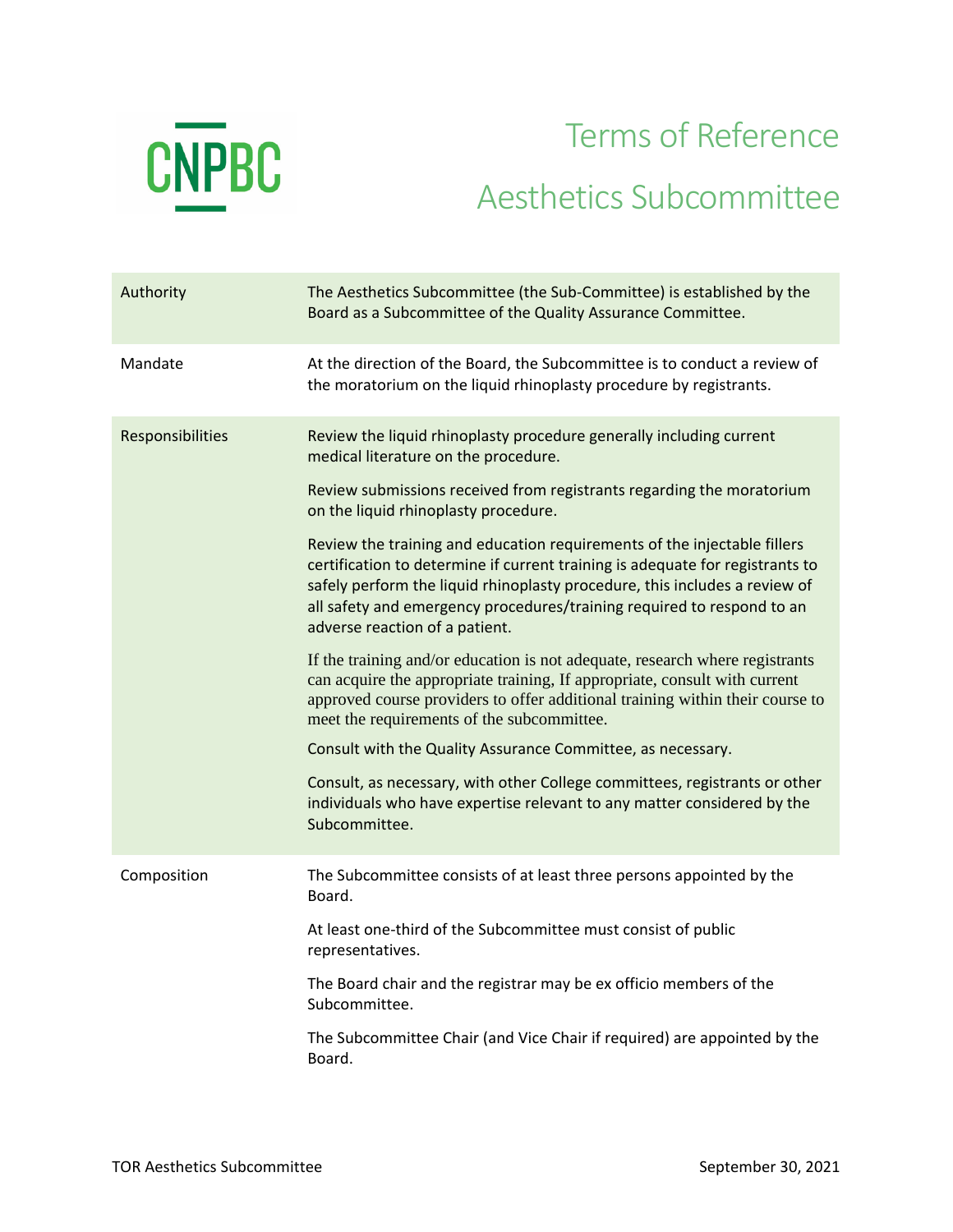| Competencies        | One or more Subcommittee members will have the following specific<br>competencies or experience:                                                                                                                                                                                                                                                      |
|---------------------|-------------------------------------------------------------------------------------------------------------------------------------------------------------------------------------------------------------------------------------------------------------------------------------------------------------------------------------------------------|
|                     | Adjudication and Hearing: Knowledge and experience of participating<br>in and/or chairing hearings within a legislative framework, and an<br>understanding of administrative law principles and procedural fairness.                                                                                                                                  |
|                     | Committee/Panel Leadership: Experience in facilitating committee or<br>panel meetings, developing a positive culture, conflict resolution, and<br>fostering effective decision making.                                                                                                                                                                |
|                     | Governance Expertise: Understand how governance works, how<br>committees should function, and be able to think critically about<br>committee structures and practices.                                                                                                                                                                                |
| Term of Appointment | Appointments for all Committee members, including the Committee chair,<br>are for three years. Terms will be staggered to avoid complete change over<br>of committee members in any given year. Appointees are eligible for<br>reappointment by the Board, to a maximum of three consecutive terms.                                                   |
|                     | A registrant appointed to the Committee ceases to be a member if they are<br>no longer a registrant in good standing or if they become a College<br>employee.                                                                                                                                                                                         |
|                     | Any Committee member may resign from the Committee, upon written<br>notification to the registrar. Committee members who are absent for more<br>than three committee meetings per year may, upon review of the Board, be<br>immediately removed. The chair has the discretion to approve, in advance,<br>an extended absence of any Committee member. |
|                     | A Committee member may be removed from the Committee by majority<br>vote of the Board under section 23(1) of the bylaws.                                                                                                                                                                                                                              |
| Quorum              | A majority of the Subcommittee constitutes a quorum.                                                                                                                                                                                                                                                                                                  |
| Reporting           | Provide a written report, via the Chair, of its findings and<br>recommendations regarding the moratorium on the liquid rhinoplasty<br>procedure and training requirements for the injectable fillers certification,<br>to the Quality Assurance Committee, which will then be provided to the<br>Board for consideration.                             |
| Confidentiality     | Each Subcommittee member must sign a confidentiality policy at the time<br>of each appointment and at the time of each term renewal, indicating their<br>agreement to maintain the confidentiality, privacy, security, and integrity<br>of all meeting and Subcommittee materials.                                                                    |